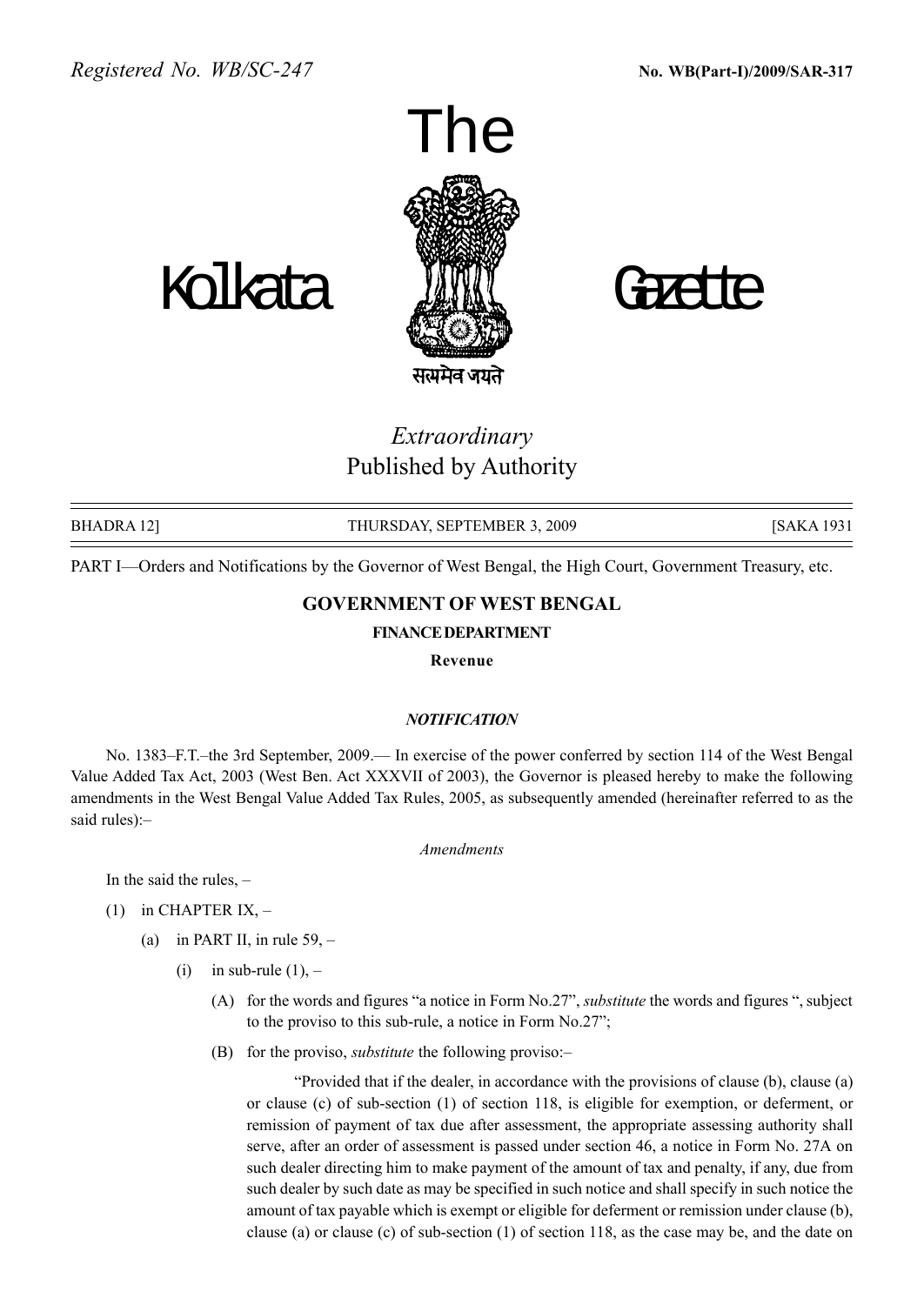which the amount of such deferred tax shall be paid by such dealer in accordance with the provisions of clause (a) of sub-section (1) of section 116 or clause (a) of sub-section (1) of section 118, as the case may be.";

- (ii) in sub-rule (2), in the proviso, for the words and figures "Form No.27", substitute the words, figures and letter "Form No.27 or Form No.27A";
- (iii) in sub-rule  $(4)$ ,
	- (A) for the words and figures "Form No.27", substitute the words, figures and letter "Form No.27 or Form No.27A";
	- (B) for the words "for the amount still remaining refundable or to adjust such excess payment against any amount due under the Act on the date of order of such assessment.", *substitute* the words "by the dealer:";
	- (C) for the proviso, *substitute* the following provisos.—

"Provided that where any amount of tax, penalty, interest or late fee due from such dealer in respect of any other period remains unpaid by such dealer till the date of assessment, the appropriate assessing authority shall adjust the amount assessed to have been paid in excess towards the tax, penalty, interest or late fee, and thereupon, if any amount still remains refundable he shall specify such adjustment in the said notice in Form No.27 or Form No.27A and send to the dealer a Refund Adjustment Order for the amount still remaining refundable along with such notice:

Provided further that if the amount of refund exceeds twenty thousand rupees, the appropriate authority shall obtain prior approval of the Senior Joint Commissioner concerned who shall make his observation within fifteen days of the receipt of the relevant proposal.";

- (b) in PART III, $-$ 
	- (i) in rule  $67$ ,-
		- (A) in sub-rule (1), in clause (b), for the words and figures "Form No.27", substitute the words, figures and letter "Form No.27 or Form No.27A";
		- (B) in sub-rule  $(2)$ ,-
			- (I) for the words and figures "Form No.27", substitute the words, letter and figures "Form No.27 or Form No.27A";
			- (II) in the proviso, for the words and figures "Form No.27", substitute the words, figures and letter "Form No.27 or Form No.27A";
	- (ii) in rule 68, in sub-rule (1), for the words and figures "or Form No. 27", substitute the words, figures and letter "or Form No.27 or Form No.27A";
	- (iii) in rule  $68C, -$ 
		- (A) in sub-rule (1), in clause (b), for the words and figures "Form No.27", substitute the words, figures and letter "Form No.27 or Form No.27A";
		- (B) in sub-rule  $(2)$ ,
			- (I) for the words and figures "Form No.27", substitute the words, figures and letter "Form No.27 or Form No.27A";
			- (II) in the proviso, for the words and figures "Form No.27", substitute the words, figures and letter "Form No.27 or Form No.27A";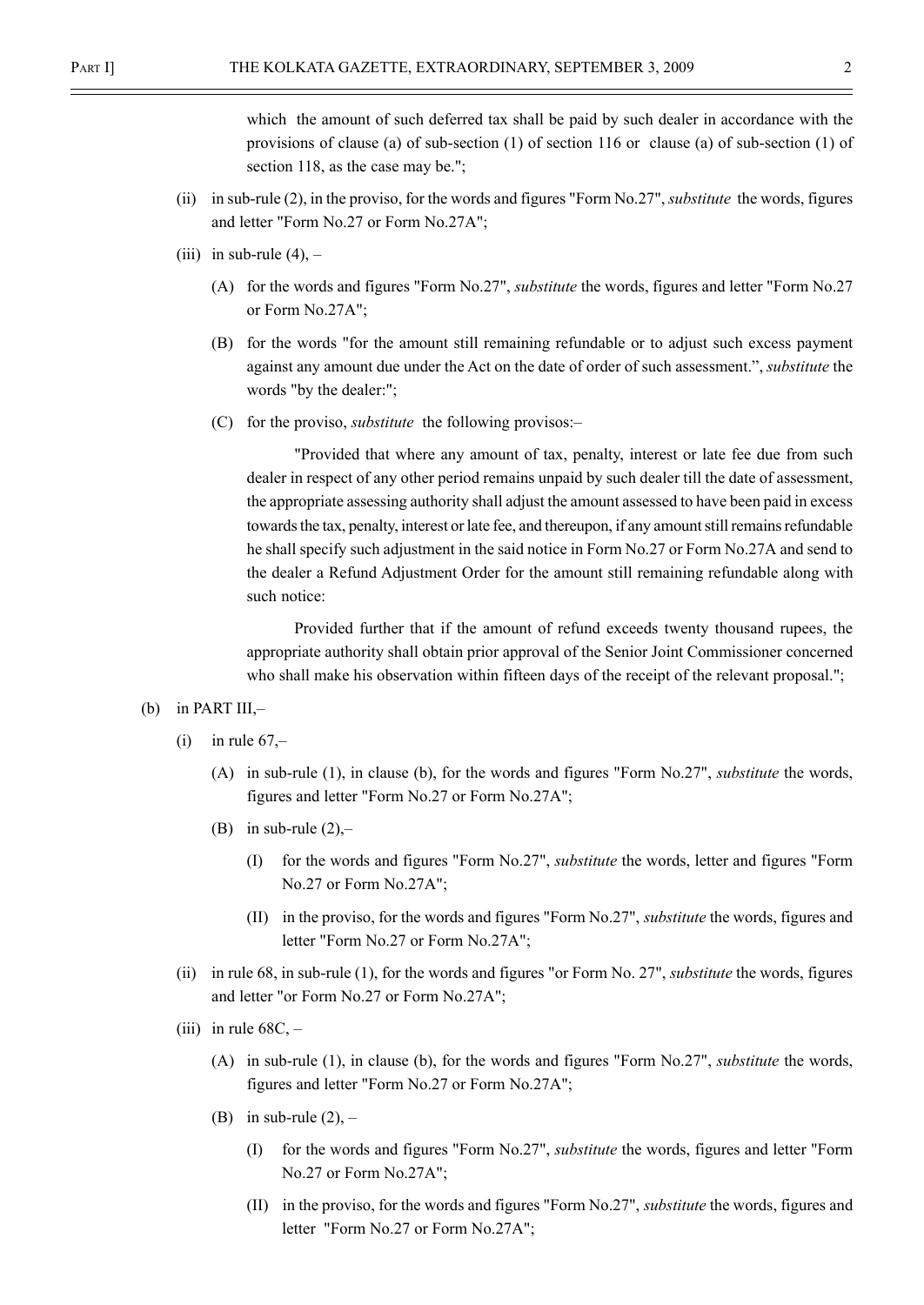To

(2) for FORM 25, *substitute* the following form: $-$ 

#### "THEWEST BENGALVALUEADDED TAX RULES, 2005

#### FORM 25

#### Notice under section 46 read with section 66 of the West Bengal Value Added Tax Act, 2003

[See sub-rule (1) of rule 56]

| Trade Name)                          |  |  |  |  |  |  |
|--------------------------------------|--|--|--|--|--|--|
|                                      |  |  |  |  |  |  |
| Holding Registration Certificate No. |  |  |  |  |  |  |

Assessment Period:Ö..ÖÖÖÖÖ. to ÖÖÖÖÖ

WHEREAS $-$ 

\*(a) You, a registered dealer have not furnished return(s) for the aforesaid period;

- \*(b) You, a registered dealer have furnished return(s), for the aforesaid period, without paying net tax or interest or late fee within the prescribed date or within such date as extended by the Commissioner;
- \*(c) You, a registered dealer have failed to make payment of the amount of net tax or interest or late fee in deficit by the date specified in the notice issued under sub-section (2) of section 41;
- \*(d) Upon verification of return under sub-section (1) of section 42, or upon enquiry, or upon information received under section 43, or otherwise, I am not satisfied that the return(s) filed by you for the aforesaid period is/are correct and complete;
- \*(e) Upon search or seizure of the account, registers or documents, or of goods of yours, I have reasons to believe that you have not accounted for some turnover of sales or turnover of purchases in the return(s) furnished by you for the aforesaid period or in the accounts, registers or documents referred to in section 63;
- \*(f) Refund has been made to you under section 61or under sub-section (8A) of section 22;
- \*(g) I have reasons to believe that an assessment is required to be made for the aforesaid period under sub-section (2) of section 9 of the Central Sales Tax Act, 1956;
- \*(h) You have brought to my notice that due to error in fact or in law, payment has been made by you in excess of what was payable by you as net tax or interest or late fee for the aforesaid period, and I am satisfied on the grounds adduced for the same;
- $*(i)$  You have brought to my notice that excess amount of input tax credit amounting to Rs. (in figure) (RupeesÖÖÖÖÖÖÖÖÖÖÖÖÖÖÖÖÖ ÖÖÖÖÖÖÖÖÖÖÖ.) (in words) which has accumulated during the year  $\dots\dots\dots\dots\dots\dots$  has not been carried forward to the following year i.e. ÖÖÖÖÖÖÖ.. and you want refund of the same;
- \*(j) You have closed your business;
- \*(k) I find it fit and proper for the following reason:-

ÖÖÖÖÖÖÖÖÖÖÖÖÖÖÖÖÖÖÖÖÖÖÖÖÖÖÖÖÖÖÖÖÖ.........ÖÖÖÖÖÖÖ.ÖÖÖ .ÖÖÖÖÖÖÖÖÖÖÖÖÖÖÖÖÖÖÖÖÖÖÖÖÖÖÖÖÖÖÖÖÖ.ÖÖÖÖÖÖÖÖÖÖÖÖ .ÖÖÖÖÖÖÖÖÖÖÖÖÖÖÖÖÖÖÖÖÖÖÖÖÖÖÖ

AND WHEREAS it appears to me to be necessary to make an assessment under section 46 of the West Bengal Value Added Tax Act, 2003, in respect of the aforesaid period;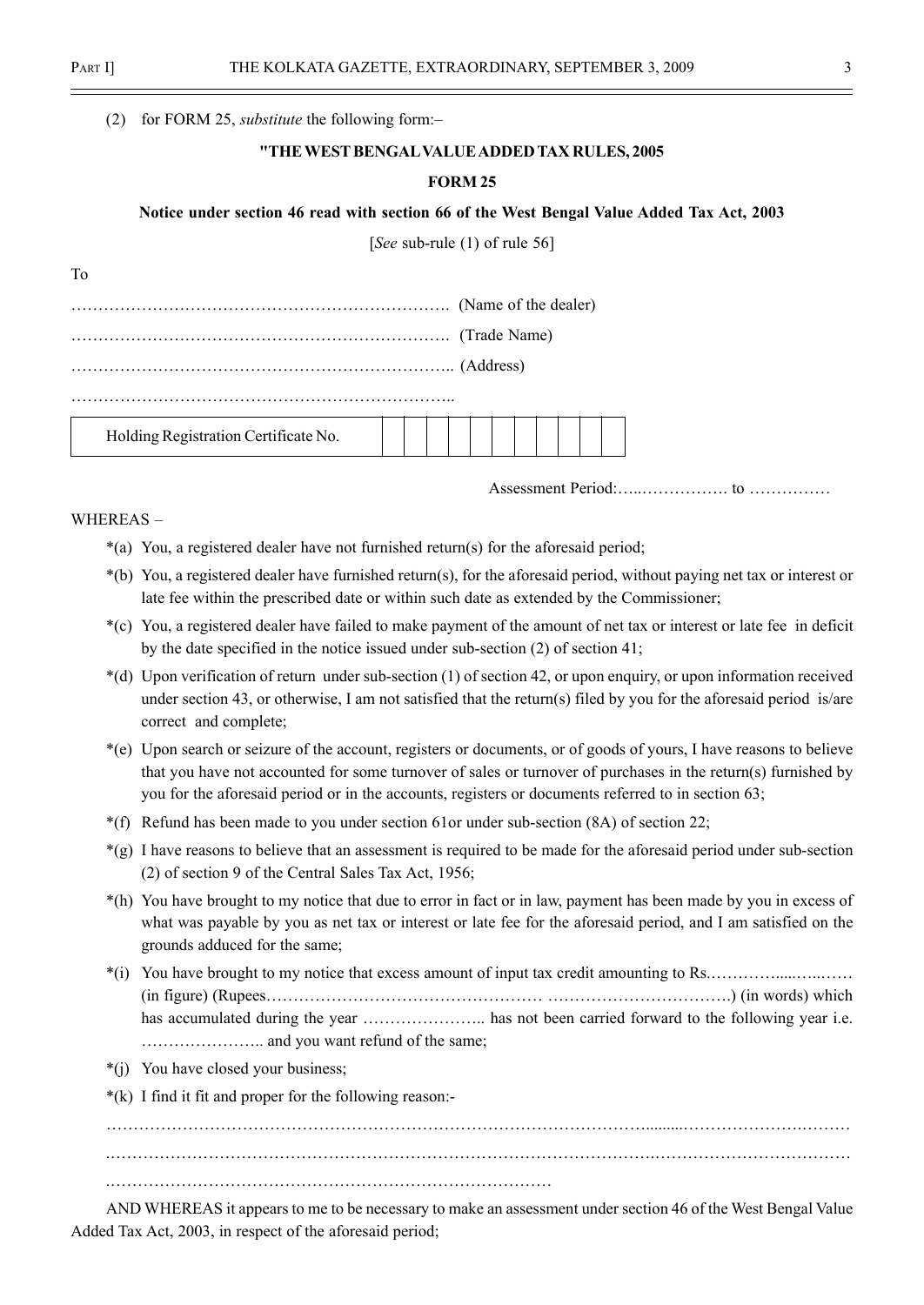You are hereby directed to attend in person or by an agent at the place, date and time mentioned below and there to furnish, or there cause to be furnished and to explain, at the said date, time and place the accounts, registers and documents including those in the form of electronic records, specified below for the purpose of such assessment together with any objection which you may wish to prefer and any evidence you may wish to adduce in support thereof to show cause on that date and at that time in addition to the amount of tax to be assessed on you for the aforesaid period a penalty not exceeding fifty *per centum* of the amount should not be imposed on you under sub-section (2) of section 46.

In the event of your failure to comply with this notice, I shall assess you under sub-section (1) of section 46 of the West Bengal Value Added Tax Act, 2003, to the best of my judgement, without further reference to you.

Date: Signature ÖÖÖÖÖÖÖÖÖÖÖÖÖÖÖ

Designation ÖÖÖÖÖÖÖÖÖÖÖÖÖ..

| Place: | Doto:<br>Date. | rane.<br>fime: |  |
|--------|----------------|----------------|--|
|--------|----------------|----------------|--|

Particulars of accounts, registers and documents including those in the form of electronic records required for the aforesaid period:-

1. Cash Book. 2. Bank Pass Book. 3. General Ledger, Personal Ledger, Journals. 4. Trial Balance, Trading Account, Profit and Loss Account and Balance Sheet. 5. Original tax invoices, invoices, bills or cash memos received on purchases. 6. Counterfoil or copies of tax invoices, invoices, bills or cash memos issued. 7. Registers in support of sales and purchases made within and outside West Bengal, if any. 8. Transport documents as proof of inter-state sales/stock transfer or branch transfer outside West Bengal/Export. 9. All export documents. 10. Any other documents necessary to prove correctness of turnover of sale, purchase and claim for input tax credit and refund.

\* Strike out whichever is not applicable.";

(3) for FORM 27, *substitute* the following form: $-$ 

#### "THE WEST BENGAL VALUE ADDED TAX RULES, 2005

#### FORM 27

## Notice of demand of tax assessed under \*section 46/section 48, penalty imposed under sub-section (2) of section 46, late fee determined under section 53A and interest determined/ re-determined under \*section 50/51 of the West Bengal Value Added Tax Act, 2003.

[See sub-rule (1) of rule 59 and clause (b) of sub-section (1) of section 67]

To

ÖÖÖÖÖÖÖÖÖÖÖÖÖÖÖÖÖÖÖÖÖÖÖÖÖ.. (Name of Dealer)

ÖÖÖÖÖÖÖÖÖÖÖÖÖÖÖÖÖÖÖÖÖÖÖÖÖ. (Trade Name)

ÖÖÖÖÖÖÖÖÖÖÖÖÖÖÖÖÖÖÖÖÖÖÖÖÖ. (Address)

ÖÖÖÖÖÖÖÖÖÖÖÖÖÖÖÖÖÖÖÖÖÖÖÖÖ.

Holding Registration Certificate Number (if any)

Assessment Period : ÖÖÖÖÖÖÖ. to ÖÖÖ....ÖÖ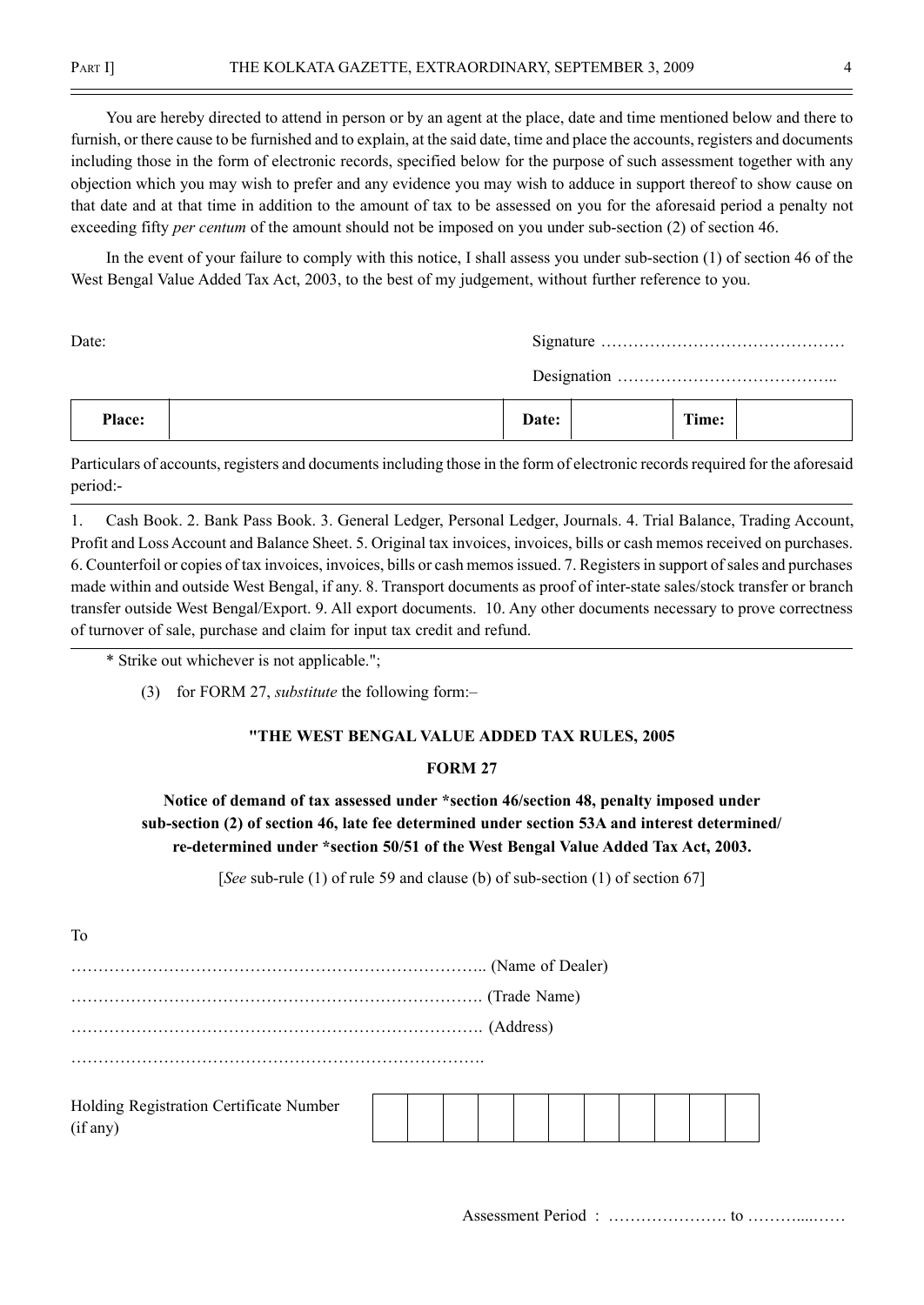$\equiv$ 

\*In continuation of notice in \*Form 25/Form 26 under section \*46/48 of the West Bengal Value Added Tax Act, 2003, issued to you on  $\ldots$ ............., you are hereby informed that upon assessment and/or determination for the aforesaid period turnover of sales, taxable turnover of purchase, etc., as mentioned in col. (2) against serial Nos. I to XIV in col. (1) of the Table below have been determined for the amounts as specified in col. (3) and / or col. (4) of the said Table:—

| <b>Sl. No.</b> |            | <b>Particulars</b>                                                                         | <b>Amount</b> | <b>Output Tax</b>   |
|----------------|------------|--------------------------------------------------------------------------------------------|---------------|---------------------|
|                |            |                                                                                            | <b>Rs</b>     | Rs.                 |
| (1)            |            | (2)                                                                                        | (3)           | (4)                 |
| I              |            | Turnover of sales on which tax is payable and output tax thereon                           |               |                     |
| $\mathbf{I}$   |            | Taxable turnover of purchase and output tax thereon                                        |               |                     |
| III            |            | Taxable contractual transfer price and output tax thereon                                  |               |                     |
| IV             |            | Total Output Tax Payable by you $[I + II + III]$                                           |               |                     |
|                |            |                                                                                            |               | <b>Amount (Rs.)</b> |
| V              | (A)        | Net Tax Credit allowed u/s 22(17)                                                          |               |                     |
|                | <b>(B)</b> | Amount adjusted with tax payable under the C.S.T. Act, 1956                                |               |                     |
|                | (C)        | Amount of input tax credit already refunded u/s 61/22(8A)                                  |               |                     |
|                | <b>(D)</b> | Amount to be adjusted with output tax for this period $[V(A)]$ -<br>$V(B) - V(C)$          |               |                     |
| VI             |            | *Net Tax Payable / Further unadjusted Net Tax Credit $[IV - V (D)]$                        |               |                     |
| <b>VII</b>     |            | Add: Penalty payable, if any, under section 46(2)                                          |               |                     |
| VIII           |            | Add: Late fee payable, if any, under section 32(2)                                         |               |                     |
| IX             |            | <b>Add:</b> Interest payable (if any):                                                     |               |                     |
|                | (a)        | Interest under section 33                                                                  |               |                     |
|                | (b)        | Interest under section 34/34A                                                              |               |                     |
|                |            | Total IX $(a + b)$                                                                         |               |                     |
| $\mathbf X$    |            | $[VI + VII + VIII + IX]$<br><b>TOTAL AMOUNT PAYABLE</b>                                    |               |                     |
| XI             |            | <b>Less:</b> Tax deducted at source as evident from Form 18 furnished                      |               |                     |
| XII            |            | Less: Tax, interest and late fee paid as evident from the challan(s)<br>furnished          |               |                     |
| XIII           |            | Add: Net tax credit carried forward to next period in excess of<br>amount found admissible |               |                     |
| XIV            |            | *Amount yet to be paid / Paid in excess $[X - XI - XII + XIII]$                            |               |                     |

#### Table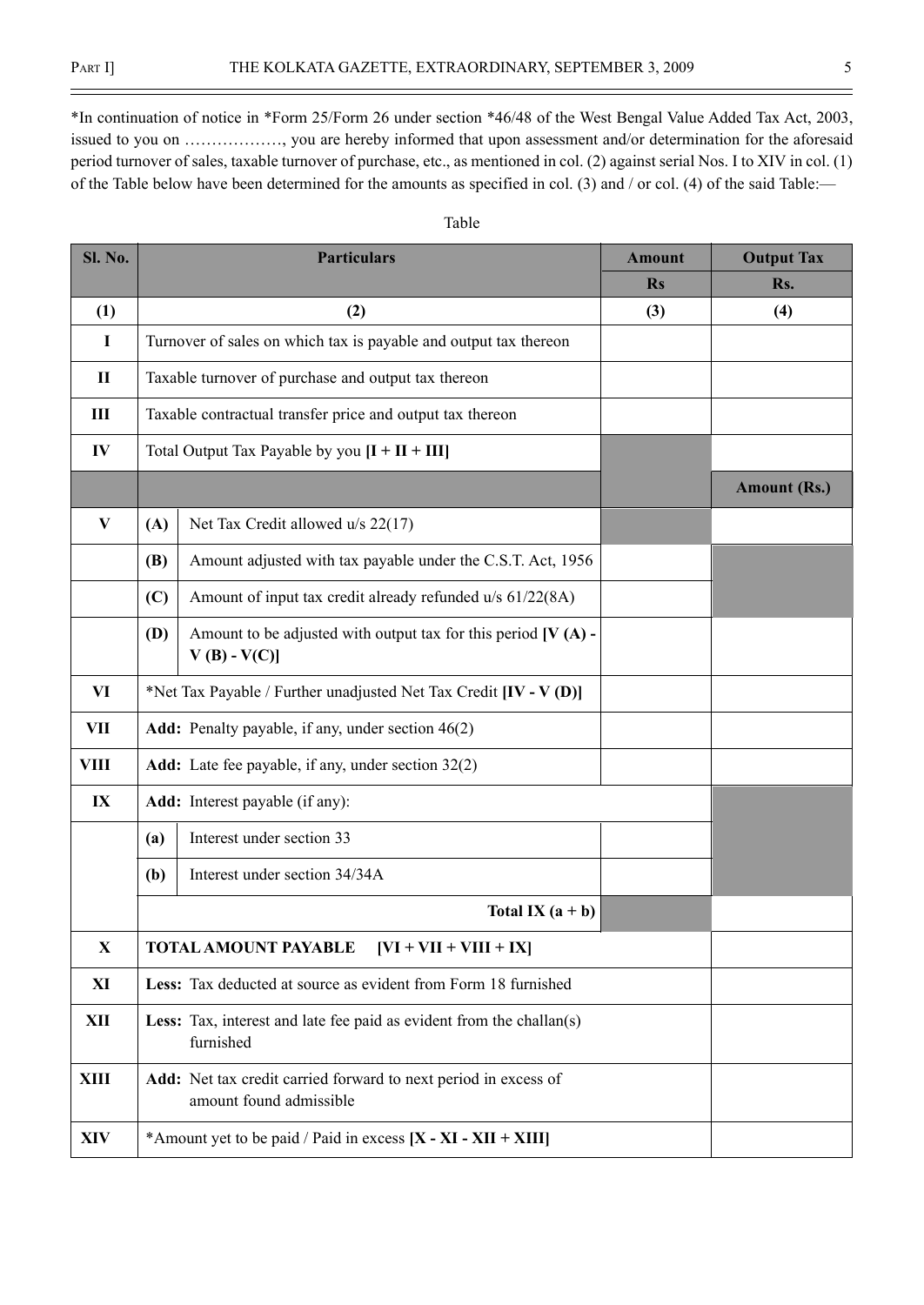| Sl. No. | Period of assessment of tax/imposition of<br>penalty / determination of interest /<br>determination of late fee | Case No., if any | Amount adjusted<br>against arrears (Rs.) |
|---------|-----------------------------------------------------------------------------------------------------------------|------------------|------------------------------------------|
|         |                                                                                                                 |                  |                                          |
|         |                                                                                                                 |                  |                                          |
|         |                                                                                                                 | <b>Total</b>     |                                          |

\*You are hereby informed that out of the excess payment as shown in serial no. XIV above, the amount as shown below has been adjusted against arrears of net tax, penalty, late fee or interest for the periods as mentioned below:-

\*You are hereby informed that an amount of RsÖÖÖÖÖÖÖÖÖ. (in figures) Rupees ÖÖÖÖÖÖÖÖÖ

ÖÖÖÖÖÖÖÖÖÖÖÖÖ.. (in words) is refundable to you for which a refund adjustment order is enclosed.

| *Amount of demand yet to be paid —   | $\vert$ Rs. |                                | (in figures) |
|--------------------------------------|-------------|--------------------------------|--------------|
| Rupees                               |             |                                | (in words)   |
| Payment is to be made on or before:- |             | into Government<br>Treasury at |              |

\*Now, you are hereby directed to pay the sum as shown above into the appropriate Government Treasury on or before the date specified above and to produce the receipted challan in proof of the payment before the undersigned not later than 15 days from the due date of payment as specified above failing which the said sum shall be recoverable from you in accordance with the provisions of section 55, and where on account of delay in service of this notice you do not get the minimum number of thirty days for compliance of the notice, you may make an application in terms of rule 59 / rule 67 / rule 68C.

\*Strike out whichever is not applicable.";

(4) after FORM 27, insert the following form: $-$ 

# "THE WEST BENGAL VALUE ADDED TAX RULES, 2005

#### FORM 27A

## Notice of demand of tax assessed under \*section 46/section 48, penalty imposed under sub-section (2) of section 46, late fee determined under section 53A and interest determined/ re-determined under \*section 50/51 of the West Bengal Value Added Tax Act, 2003.

[See sub-rule (1) of rule 59 and clause (b) of sub-section (1) of section 67]

| To                                                                                                      |  |           |  |  |  |  |
|---------------------------------------------------------------------------------------------------------|--|-----------|--|--|--|--|
|                                                                                                         |  | (Dealer)  |  |  |  |  |
|                                                                                                         |  |           |  |  |  |  |
|                                                                                                         |  | (Address) |  |  |  |  |
|                                                                                                         |  |           |  |  |  |  |
| Holding Registration Certificate Number (if any)<br>and holding Certificate of eligibility No. in *Form |  |           |  |  |  |  |
| No.77/Form No.79                                                                                        |  |           |  |  |  |  |

Assessment Period: ÖÖÖÖ..ÖÖÖ. toÖÖÖÖÖ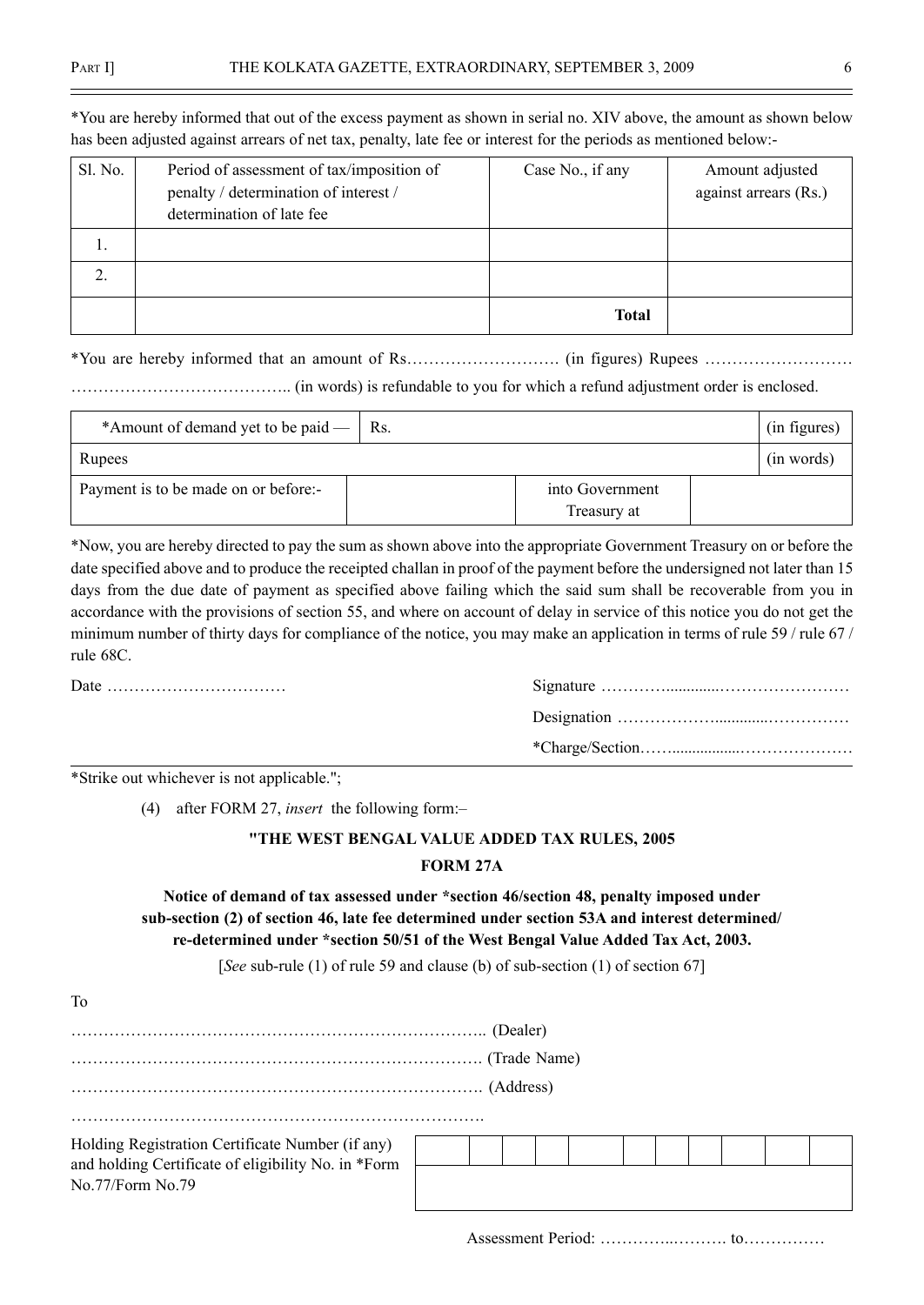$\equiv$ 

\* In continuation of notice in \*Form 25/Form 26 under section \*46/48 of the West Bengal Value Added Tax Act, 2003, issued to you on  $\ldots$ ............., you are hereby informed that upon assessment and/or determination for the aforesaid period turnover of sales, taxable turnover of purchase, etc., as mentioned in col. (2) against serial Nos. I to XV in col. (1) of the Table below have been determined for the amounts as specified in col. (3) and/or col. (4) of the said Table: -

Table

| Sl. No.      |     | <b>Particulars</b>                                                                         |           | <b>Output Tax</b>   |
|--------------|-----|--------------------------------------------------------------------------------------------|-----------|---------------------|
|              |     |                                                                                            | <b>Rs</b> | Rs.                 |
| (1)          |     | (2)                                                                                        | (3)       | (4)                 |
| $\mathbf I$  |     | Turnover of sales on which tax is payable and output tax thereon                           |           |                     |
| $\mathbf{I}$ |     | Taxable turnover of purchase and output tax thereon                                        |           |                     |
| III          |     | Taxable contractual transfer price and output tax thereon                                  |           |                     |
| IV           |     | Total Output Tax Payable by you $[I + II + III]$                                           |           |                     |
|              |     |                                                                                            |           | <b>Amount (Rs.)</b> |
| $\bf{V}$     | (A) | Net Tax Credit allowed u/s 22(17)                                                          |           |                     |
|              | (B) | Amount adjusted with tax payable under the C.S.T. Act, 1956                                |           |                     |
|              | (C) | Amount of input tax credit already refunded u/s 61/22(8A)                                  |           |                     |
|              | (D) | Amount to be adjusted with output tax for this period                                      |           |                     |
|              |     | $[V (A) - V (B) - V (C)]$                                                                  |           |                     |
| VI           |     | *Net Tax Payable / Further unadjusted Net Tax Credit $[IV - V (D)]$                        |           |                     |
| <b>VII</b>   |     | Add: Penalty payable, if any, under section 46(2)                                          |           |                     |
| VIII         |     | Add: Late fee payable, if any, under section 32(2)                                         |           |                     |
| IX           |     | Add: Interest payable (if any):                                                            |           |                     |
|              | (a) | Interest under section 33                                                                  |           |                     |
|              | (b) | Interest under section 34/34A                                                              |           |                     |
|              |     | Total IX $(a + b)$                                                                         |           |                     |
| $\mathbf X$  |     | $[VI + VII + VIII + IX]$<br>TOTAL AMOUNT PAYABLE                                           |           |                     |
| XI           |     | Less: Tax deferred/tax remitted during the period                                          |           |                     |
| <b>XII</b>   |     | Less: Tax deducted at source as evident from Form 18 furnished                             |           |                     |
| <b>XIII</b>  |     | Less: Tax, interest and late fee paid as evident from the challan(s)<br>furnished          |           |                     |
| <b>XIV</b>   |     | Add: Net tax credit carried forward to next period in excess of<br>amount found admissible |           |                     |
| XV           |     | *Amount yet to be paid / Paid in excess $[X - XI - XII - XIII + XIV]$                      |           |                     |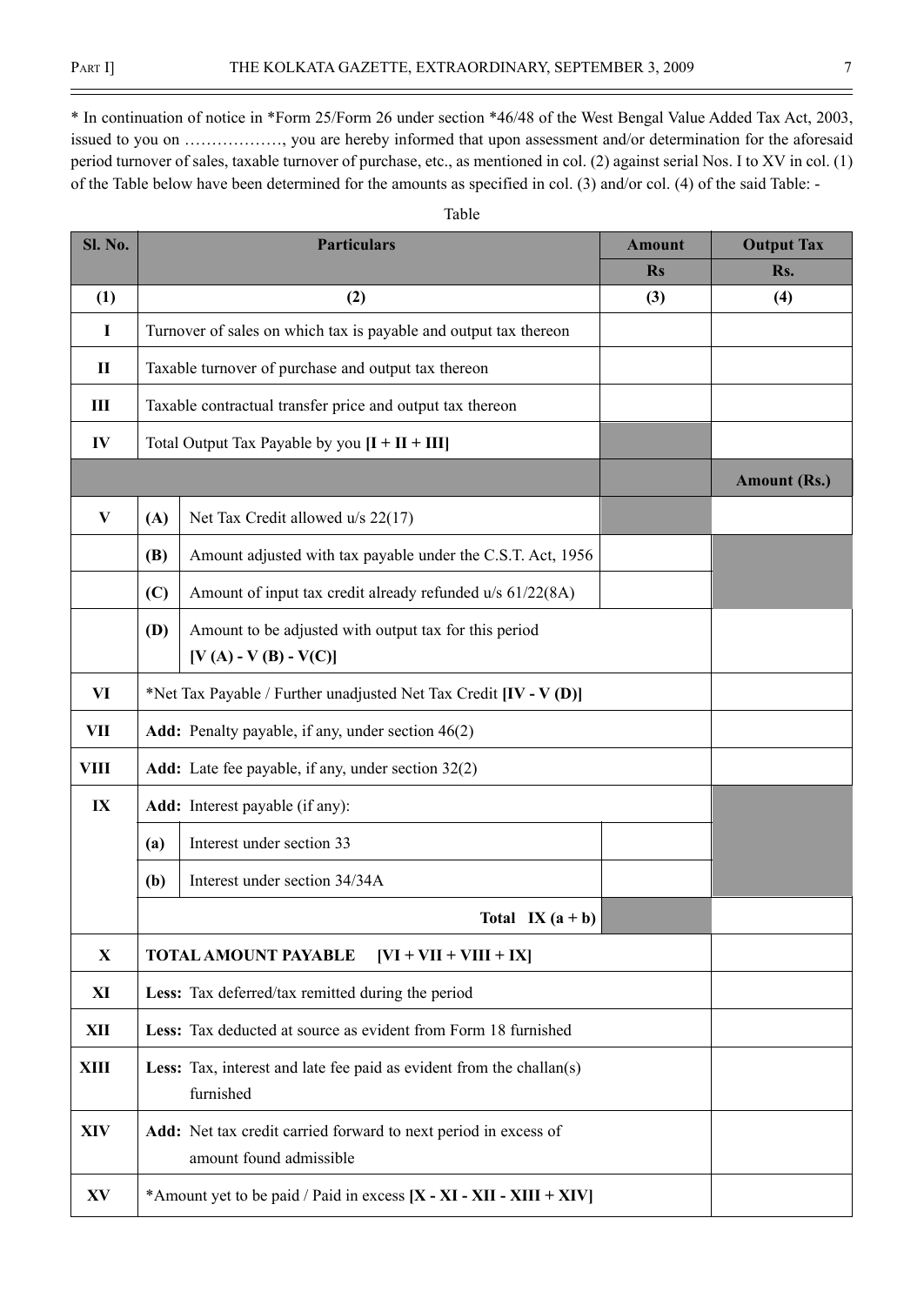\*You are hereby informed that out of the excess payment as shown in serial No. XV above, an amount of RsÖÖÖÖÖÖÖÖÖ (in figures) RupeesÖÖÖ.ÖÖÖÖÖÖÖÖÖÖÖÖÖ(in words) has been adjusted against arrears of net tax, penalty, late fee or interest for the periods as mentioned below:-

| Sl. No.          | Period of assessment of tax/imposition of<br>penalty / determination of interest /<br>determination of late fee | Case No., if any | Amount adjusted<br>against arrears (Rs.) |
|------------------|-----------------------------------------------------------------------------------------------------------------|------------------|------------------------------------------|
| 1.               |                                                                                                                 |                  |                                          |
| $\overline{2}$ . |                                                                                                                 |                  |                                          |
| 3.               |                                                                                                                 |                  |                                          |
|                  |                                                                                                                 | <b>Total</b>     |                                          |

\*You are hereby informed that an amount of RsÖÖÖ....Ö....ÖÖÖ (in figures) Rupees ÖÖÖ.Ö.............ÖÖÖÖ

ÖÖÖÖÖ...........................ÖÖÖ(in words) is refundable to you for which a Refund Adjustment Order is enclosed.

\* You are hereby informed that the amount of tax \*deferred/ exempted/ remitted in respect of the unit holding Eligibility Certificate (i.e. EC unit) having validity upto ÖÖÖÖÖÖÖ(date) and amount input tax credit accumulated, after adjustment, if any, during the period are as follows:-

|     |                                                                                                | Deferment under<br>section $118(1)(a)$ | <b>Exemption under</b><br>section $118(1)(b)$ | <b>Remission under</b><br>section $118(1)(c)$ |
|-----|------------------------------------------------------------------------------------------------|----------------------------------------|-----------------------------------------------|-----------------------------------------------|
| (a) | Turnover of sales of EC unit(s)                                                                |                                        |                                               |                                               |
| (b) | Net tax i.e. output tax relating to the<br>$EC$ unit(s) during the period                      |                                        |                                               |                                               |
| (c) | Tax as shown in (b) payable during the<br>period under the 2nd proviso to section $22(8)$      |                                        |                                               |                                               |
| (d) | Input tax credit relating to the $EC$ unit(s)<br>during the period                             |                                        |                                               |                                               |
| (e) | Input tax credit as shown in (d) adjustable<br>with $(c)$                                      |                                        |                                               |                                               |
| (f) | Input tax credit as shown in (d) claimed as<br>refund $u/s$ 22(8A)                             |                                        |                                               |                                               |
| (g) | Input tax credit accumulated during the<br>period $[(d) - (e) - (f)]$                          |                                        |                                               |                                               |
|     | Net tax i.e. output tax to be *deferred/ remitted/<br>exempted during the period $[(b) - (c)]$ |                                        |                                               |                                               |

\*You are directed to pay the deferred amount of tax in terms of the provisions of the deferment scheme as granted to you failing which the said sum of RsÖÖÖÖ.ÖÖ.Ö.. (in figures) RupeesÖÖÖÖÖÖ.ÖÖ..ÖÖÖÖÖÖÖÖÖÖÖ (in words) shall be recoverable from you in accordance with the provisions of section 55.

| *Amount of demand yet to be paid $-$   Rs. |                                | (in figures) |
|--------------------------------------------|--------------------------------|--------------|
| Rupees                                     |                                | (in words)   |
| Payment is to be made on or before:-       | into Government<br>Treasury at |              |